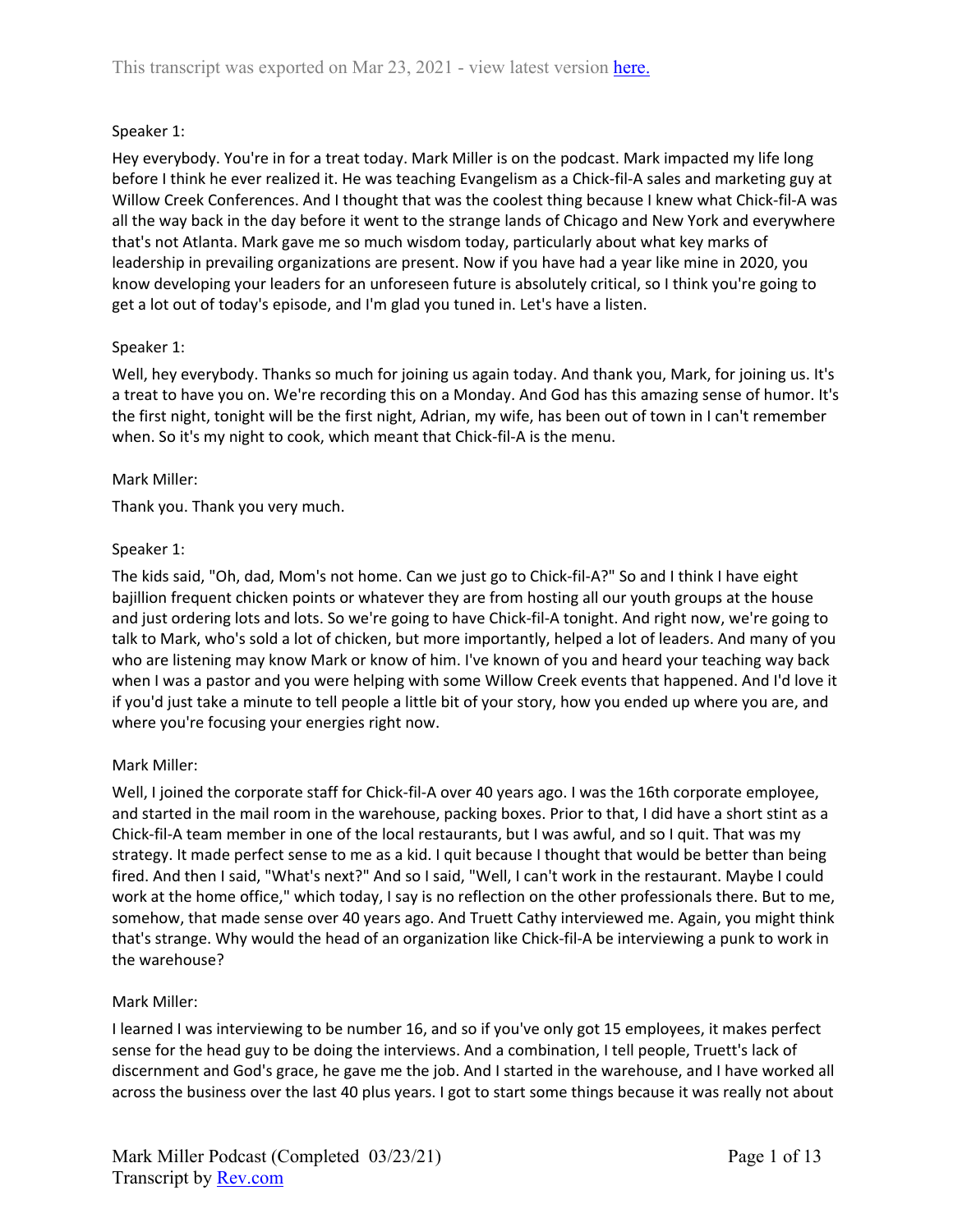my talents or gifts, it was, let the kid do it, let the kid do it. And I'd say, "I'll do it." So I started our corporate communications group. I started our quality and customer satisfaction group. I worked in restaurant operations. I led the training group, et cetera, et cetera, et cetera. So I've just had a hard time holding down a job over the last 40 plus years.

### Mark Miller:

But to your point, what am I working on now? It's what I've been working on for almost 40 years. I can't tell you that's what I was doing when I was in the warehouse. And we didn't have language for it 35 years ago. But as I look back and try to connect the dots, we have been trying to help our restaurant operators and our corporate staff build a high performance organization. And that's the journey we continue on today.

#### Speaker 1:

So I want to just for kicks, drop back 40 years ago. Is that back in the day when most of the Chick-fil-As were in the mall?

Mark Miller:

Yes, they were all in shopping malls.

Speaker 1:

Back when shopping malls were a thing.

Mark Miller: They were all in the shopping malls.

Speaker 1:

And all just kind of Georgia, maybe South Carolina, North Carolina, just right in there.

Mark Miller:

We had already begun to expand to a national footprint, but there weren't many restaurants. I think when I started there were probably 75 restaurants, and so we had a few scattered here and there. We'd make a deal with a mall landlord to go into a location in, say, Atlanta. And part of that deal would be, well, you've also got to go to this one in Texas because these landlords had multiple malls. And so that's why we spread pretty broadly for a regional chain in those early days, because we would go to Racine, Wisconsin, or we'd go to Clackamas, wherever, in the beginning, even though we were focused in the Southeast. That's what those landlords, the opportunities they provided for us.

Speaker 1: And the 75 restaurants then. How many now?

Mark Miller:

About 2500.

Speaker 1: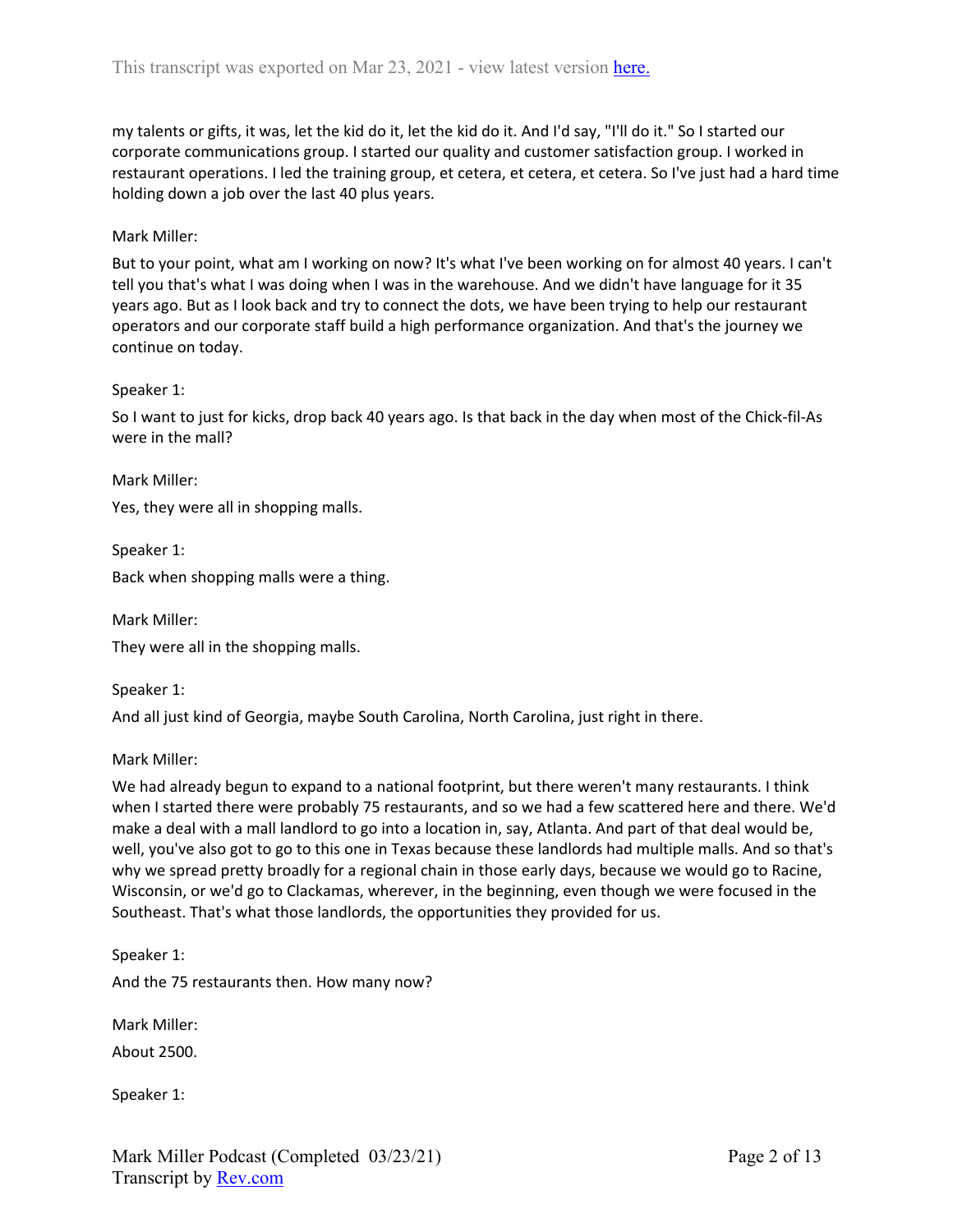Wow. Wow. That's awesome. What a good story, and we could spend forever talking about the culture of Chick-fil-A and all that. I'd love to focus a little bit of time today though on a book you've written, Chess Not Checkers. I'm terrible at checkers. I'm less terrible at chess. So I like the title just because of that. But tell me about that book. I've said this to many authors over the years. I have never given birth to a child, so don't claim to know that, but man, the labor in writing a book, having done a few, I don't know how you do it if you don't have something burning down inside you you've got to get out. And I'd love to hear. Was that the case for you? And what was that thing you had to get out? And how did it come out in the book Chess Not Checkers?

# Mark Miller:

Well, let's go back, a little bit of context. As I said, we've been on this journey for decades of trying to figure out how to steward the opportunities that we have before us. And for decades, literally for decades, we focused on growing leadership capacity. And leadership capacity is a really good thing, and you always need it, and it will always be a focus area for us. But what we learned about 20 plus years ago is that there is something called human capacity limits. And if we just kept helping the individual leaders grow, they could still hit a ceiling because there's only so much they could do by themselves. So then we started trying to help those men and women build leadership teams because we said, "This is a strategy to grow your leadership capacity."

## Mark Miller:

And so both of those had been very effective for us. But in 2010, we were in a long range strategic planning meeting. And one of my favorite questions of all time was asked during that meeting. It's: What do we want to be true in a decade that's not true today?

## Speaker 1:

Oh, wow. What a [crosstalk 00:07:35] question.

## Mark Miller:

And I just think that's a great question for our lives, and for our families, and for our relationships, and for our finances, and for our career, and for our faith journey. I love that question. And so in the context of that long range planning, I made the case that we always need leadership capacity. And teams at that point were proving themselves as a way to grow that capacity. But I said, "Here's the dark side about leadership teams, is that they harness the talent, the passion, and the energy of generally about a half dozen people." And that's a really good thing to have that focus and have that unity, and have that increased leadership capacity.

## Mark Miller:

I said, "But what about the 85% to 90% of the men and women who don't sit around a leadership table?" I said, "I think there is tremendous untapped potential in that group, tens of thousands of folks." And in the case of our operators, they've done a very good job, and continue to this day to attract a high caliber individual. But the truth is, in many of those situations, they were just functioning as hired hands. They're just doing what they're told, when they're told, how they're told. We said, "What if we could create a context in which we could harness their talent, their passion, their energy, and their creativity?" I said, "I think the future for us is with a cornerstone of leadership capacity, let's now try to build a high performance organization." And so that was the conversation when the leadership team said, "That sounds like a really good idea."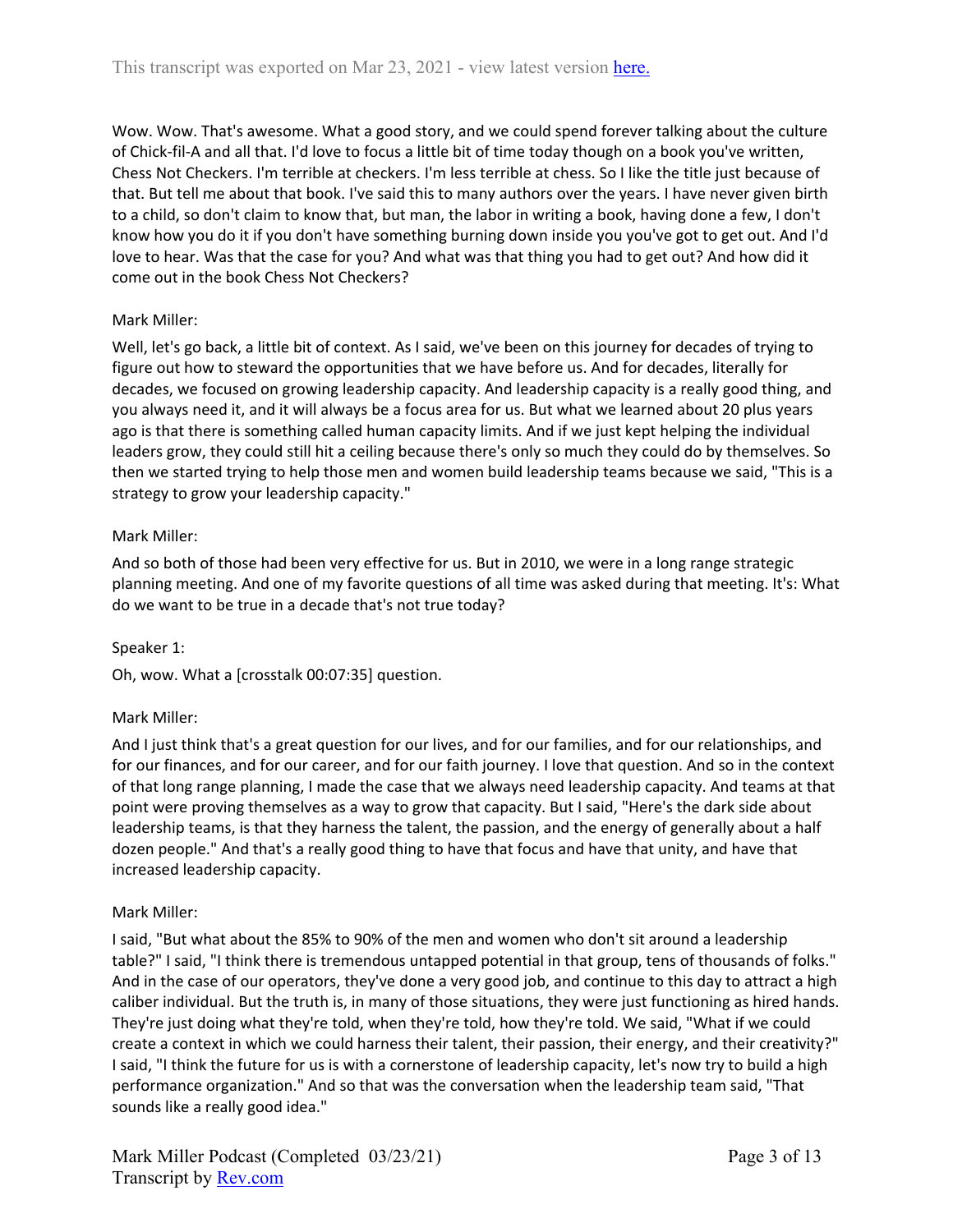## Mark Miller:

And then Tim Tassopoulos, who's now the president of Chick-fil-A, looked at me and he said, "Do you know how to build a high performance organization?" And I said, "I have no idea, but it sounds like a really good thing to do." And he said, "Well, you better figure it out." And so I did what you'd probably do in a similar circumstance, is I put together a team of really, really smart people. And we weren't the first to explore this topic, but we wanted to figure out what's true. And how do we translate it to be culturally relevant and applicable in our context? And what we've discovered is when we do go through that process, that it tends to serve leaders beyond Chick-fil-A. So we started that journey in 2010, and what we discovered became the book, Chess Not Checkers, that we released in 2015.

#### Speaker 1:

And you discovered that not just trial and error. Right? I mean, you studied other companies. You studied other cultures. I tell people all the time, I'm terrible at inventing wheels. I'm horrible at it. But I can go find a wheel and figure out what's good about it, and build on it. It sounded like that's a little bit of what happened. Walk me through some of that.

#### Mark Miller:

Well, that's exactly what we did, is we spent time with a lot of world class organizations. That has proven to be a very profitable strategy for us, and even continues to this day. When I get off this call, I'm meeting with a team from Stanford that's helping us with a book for '22 on leadership effectiveness. And they helped us with the book on execution. And we go out and we try to figure out. What are the global best practices? Let's start from a position of truth. I think that's why the work we've published has actually gotten some traction. None of it is a figment of our imagination. It's what is true. And our process and the value we add, I believe, is that translation. And we want to make it approachable, and we want to make it applicable.

#### Mark Miller:

I found one example of an outstanding model for higher performance organizations that had 14 pieces to it. And I said, "That's not approachable and it's not applicable, at least not in our world." We sell chicken. Right? So we're always trying to figure out. What is the essence here? And we want everything to be simple without being simplistic. And we push, push, push, push, push to make it as simple as possible. And we don't want to take one step too far because then you lose it all. And so our process is both discovery translation, and we come up with something like Chess Not Checkers. But spend time-

Speaker 1:

Sounds like sermon preparation.

Mark Miller:

Well, you'd have to be the expert on that.

#### Speaker 1:

No. I can tell you how not to do it. But you get something complex and you've got to make it culturally applicable and keep it simple and understandable. Yeah.

Mark Miller: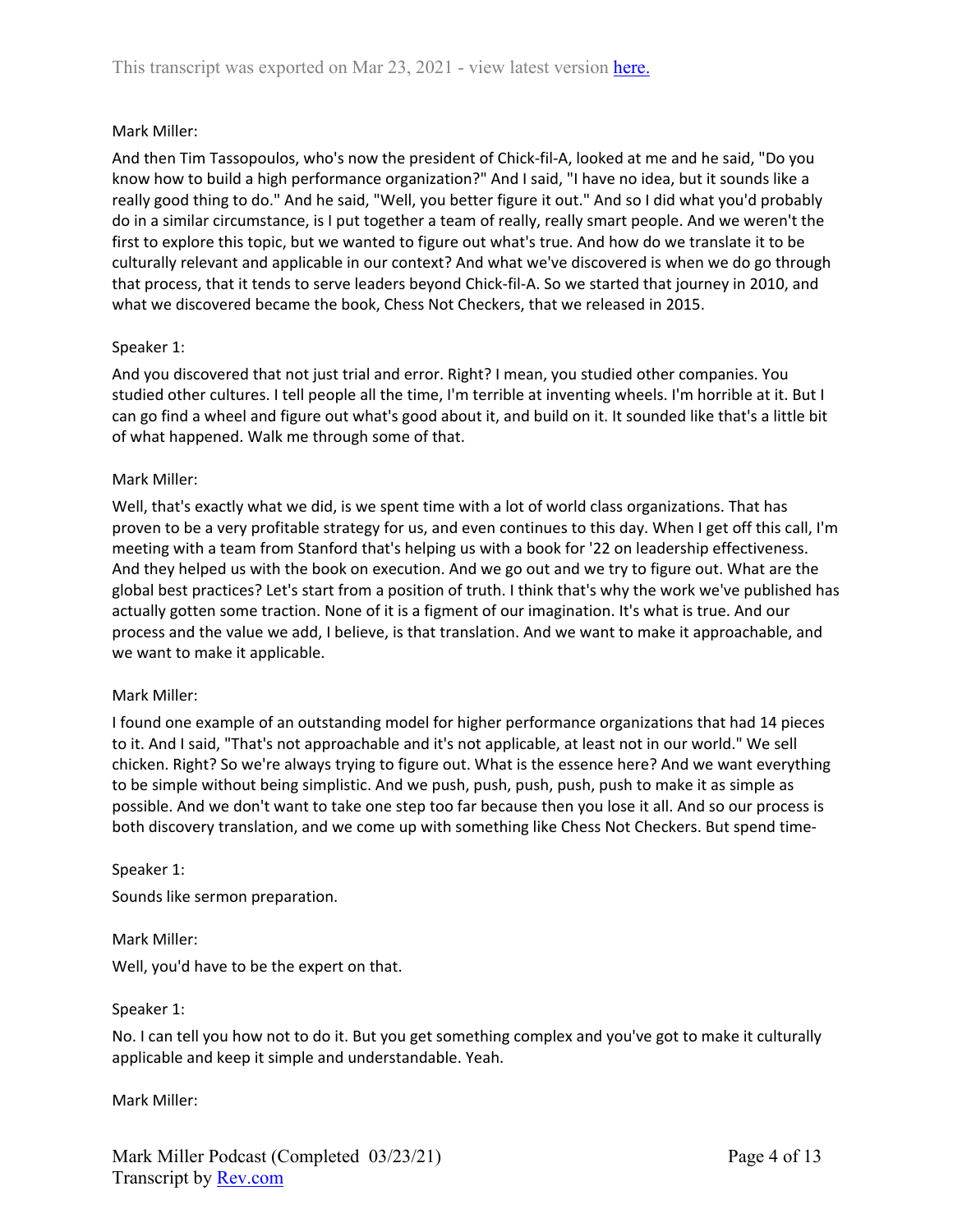So I think that is our value. But in this case, just to answer your question, we spent time with a lot of world class organizations. And we try to cast a broad net because we're looking for timeless truth. And we're looking for universal truth. So when we're talking to the Navy SEALS, okay, we don't want to be guilty of producing something that only works in an elite military organization, so we're going to talk to a world championship sailing team as well. And we're going to talk to for profit and nonprofit. On this interesting, this most recent book on execution, we were spending time with the Mayo Clinic, Cirque du Soleil, Seattle Seahawks, Clemson football, Southwest Airlines. That's pretty typical, Apple, Starbucks. Over the last 20 years, we've intentionally sought out global best practices. And so last piece, I wanted to answer that because after we get all that, we do the translation I'm referring to. And then in virtually every case, I can't say this is true, I've had the privilege to work on nine books, and we didn't do this with every one of them.

### Mark Miller:

But with the majority, we then take what we believe to be true, that we've attempted to translate, and we actually field test it. And we put it in our restaurants, and we monitor their performance to say, "Does this work?" Now we know it started as truth, but we could've messed it up. We could've made it too simple, thus becoming simplistic. We might not have the right language. We might not have the right tone. We may have oversimplified it and have to put something back in. And so with Chess Not Checkers, we actually taught this content to a group of restaurant operators and let them implement the ideas in the book. I think it was actually 11 months that they ran this play. And then we brought in the business insights and the finance team to create a control group and actually come back and tell us. Did this add value and did this work? And they said yes.

### Speaker 1:

When you were researching, and you're saying, "I wonder what makes a high performing team high performing?" Did you have anything that you thought you'd see that you didn't?

#### Mark Miller:

That's a great question. So let me confess something about my process that drives my team crazy. I work really, really, really, hard not to form an opinion early because I don't want to create any unnecessary confirmation bias. If I believe something is part of the answer, you can probably find it. And so on this last project, because it's very fresh, we were nine months in, and the team just demanded like, "What are you thinking? I mean, you've been studying, you've been listening. We need to know because we want to spend the next few months actually testing is what you think right or not." And so on the high performance, I was pretty disciplined I think. I mean, I did not form an idea early. And so I don't know that I really have a credible answer for that.

#### Speaker 1:

What was a big surprise that you discovered?

#### Mark Miller:

Biggest surprise. Well, I think we challenged a little bit of conventional wisdom that ... And we'll probably in a minute review kind of the things we learned, but ultimately, a high performance organization is known by their execution. They deliver. They get it done, whatever it is.

Speaker 1: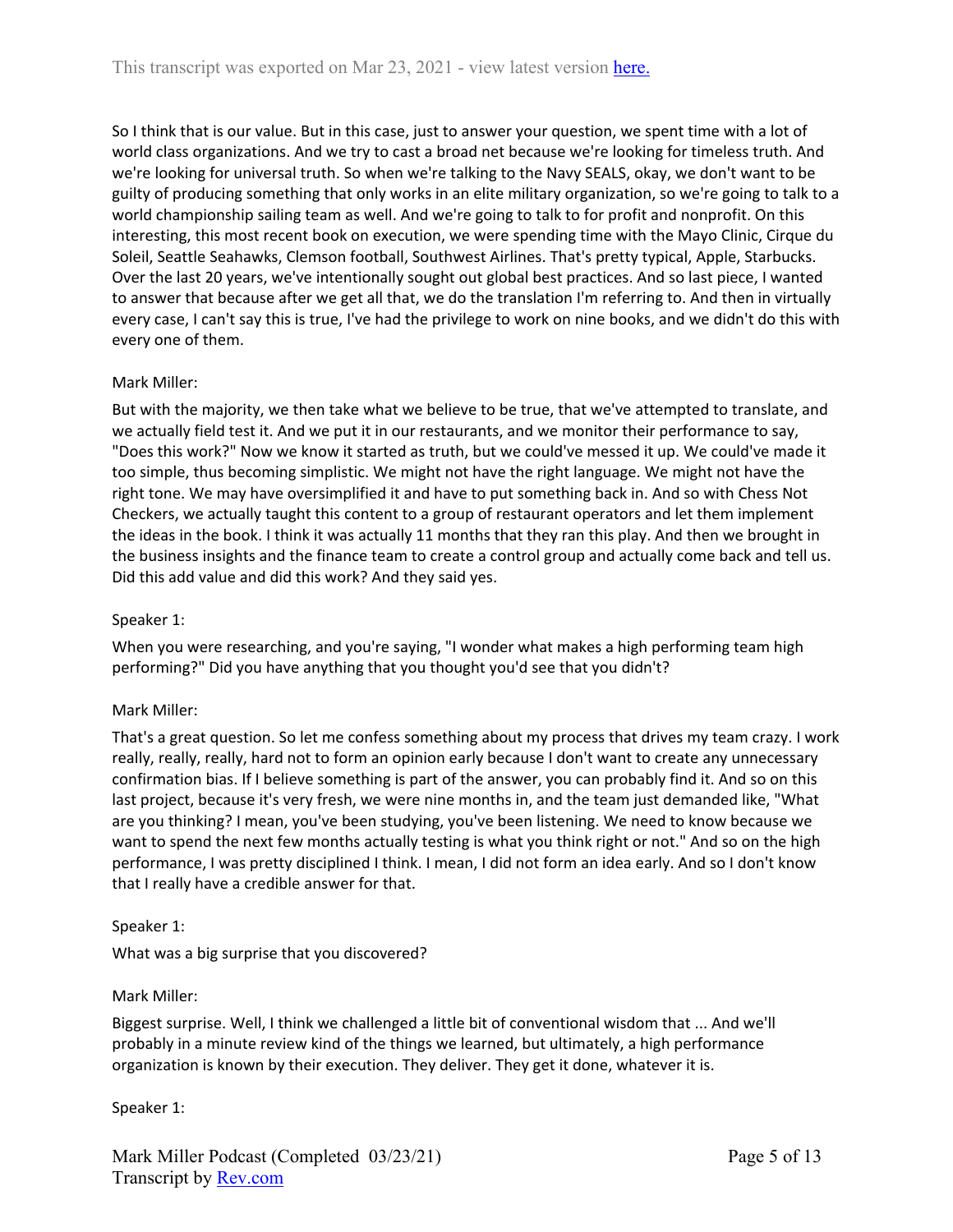Sure.

## Mark Miller:

Whether it's FedEx and UPS, and the package shows up on time, or it's a professional sports team. I spent time with a guy from the Seattle Seahawks, and people make their block and the plays work, and we gain yardage. So we challenge the conventional wisdom that if you do all the process stuff, execution is automatic. It's not automatic. You do the other things to position you to execute. But there's still things you have to do to execute.

Speaker 1:

Absolutely.

# Mark Miller:

Some people want to think, well, it's just the fruit. If you do things, you will execute. No, you're just better positioned to execute. And so we're still, even to this day, talking to leaders about, it's great that you're doing these other things, but you also, there are some disciplines. There's some fundamentals around execution that are much more difficult, if not impossible to do, if you haven't done these other things. Execution is never automatic. It always requires focus and diligence.

# Speaker 1:

I tell my kids, we have seven, so we're going to see probably seven totally different careers play out. Right? And they're asking me, "When you interview people, you do searches and you help people. How do we get going on our career, whatever it's going to be?" And I'm like, "Look, this is pretty simple. If you do what you say you're going to do on the schedule you promise, at the cost you promise, you're automatically in the top 5% of whatever career you choose." Maybe that's an overstatement, but I just don't see it very often.

# Mark Miller:

Well, here's the way we say it. Greatness hinges on execution. Greatness hinges on execution. If you go to Disney, and back when people used to go to Disney, and if the place were dirty, and the lines were long, and the people were surly, and the rides didn't work, you would care less about their world class orientation. Or if you go to Chick-fil-A, and the people aren't friendly, and the place is dirty, and the food's not hot, you wouldn't care about our corporate purpose. I mean, at the end of the day, you have to execute, you have to deliver. And the moves we've talked about are enablers of execution. They're not guarantees of execution.

## Speaker 1:

So my youngest, who's 10 now, we joke that we think, "What was their first word?" I know what Macy's first sentence was. She would point to something and just say, "Do it." That was the whole sentence. I don't even know what she meant. They're like, "Do it." And its kind of a joke around our office, like, "No, do it." So before we go into the moves that are Chess Not Checkers, let's dive in a little bit on execution. How do you get, okay, we've got a good process, we've got a good system set up, what are the secret ingredients to actually doing it?

Mark Miller: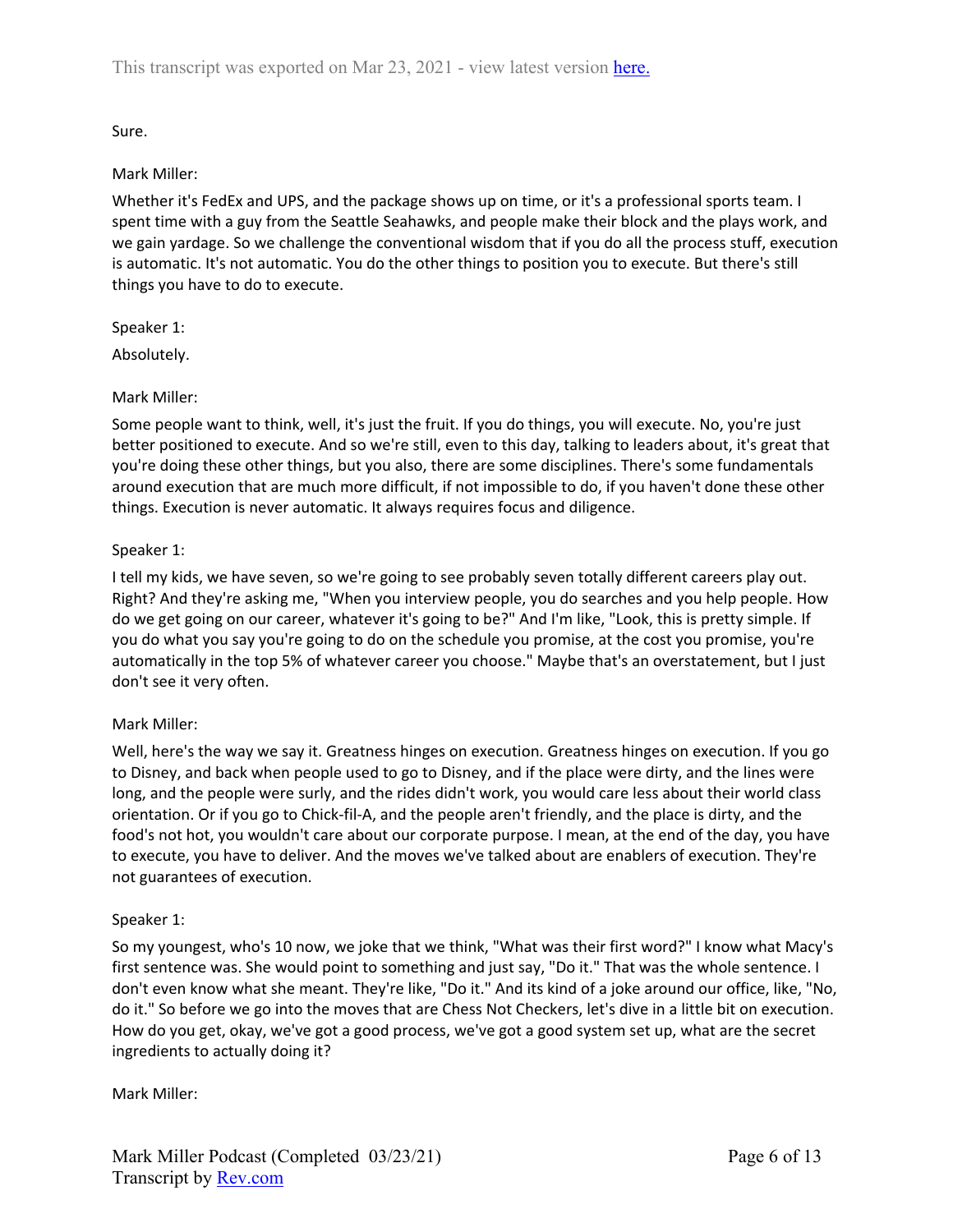Well, I'll answer your question with an asterisk, and I'll say because I've been dealing with this for decades now. And I think your question is right, but understand a maniacal focus on execution rarely works over time.

### Speaker 1:

Interesting.

### Mark Miller:

And I know leaders that wonder why they can't consistently execute. It's because all they're focused on is execution. Again, there are three moves that actually precede execution. But I'll answer your question specifically because we just released a book in March called Win Every Day, which is about execution. Just kind of cut to the chase, there are four moves, we'll talk about them in a minute. We wrote about that in Chess Not Checkers. We then went back and did a deep dive on each move to provide more resources and information to leaders. And so the last of that series, called The High Performance Series, is Win Every Day, just came out.

### Mark Miller:

And there are three actually fundamentals of execution. The first is that individuals have to make a commitment to pursue mastery. If you want to execute at the level we're talking about, you can't make people do that. You can say, "Do it," but it's still a discretionary game at the end of the day. Right?

Speaker 1:

Sure.

## Mark Miller:

The level of focus, attention to detail that's required, is an individual decision. And so you've got to get individuals to say that to the best of my ability, I'm going to try to do the right thing, the right way, every time. And we're quick to say that's actually not the expectation, it's the goal. And the organization, specifically leaders' responsibility, is to help people hit that goal with greater and greater frequency. So individuals have to make a decision. Secondly, individuals have to own the numbers. We can't find a high performance organization in the world that is not a measurement culture.

#### Mark Miller:

And individuals have to own those numbers. They have to care about them. They have to monitor them. They have to work to try and improve them. They have to celebrate when they're there. They have to feel sad when they're not. I mean, they have to own personal ownership of those numbers. And then number three, the individual needs to make a commitment to help others win. And this is when it begins to affect the culture. These three fundamentals are all personal behaviors. But the first two are focused on me, and that third one is focused on you and my other coworkers. And they're doing the same for me, and that changes the whole vibe of this. We're in this together.

#### Speaker 1:

Totally. Well, so leading up to those three things are these four moves, chess moves, if you will, that the whole Chess Not Checkers is built around. And I'd love to hear what those moves are, and then maybe a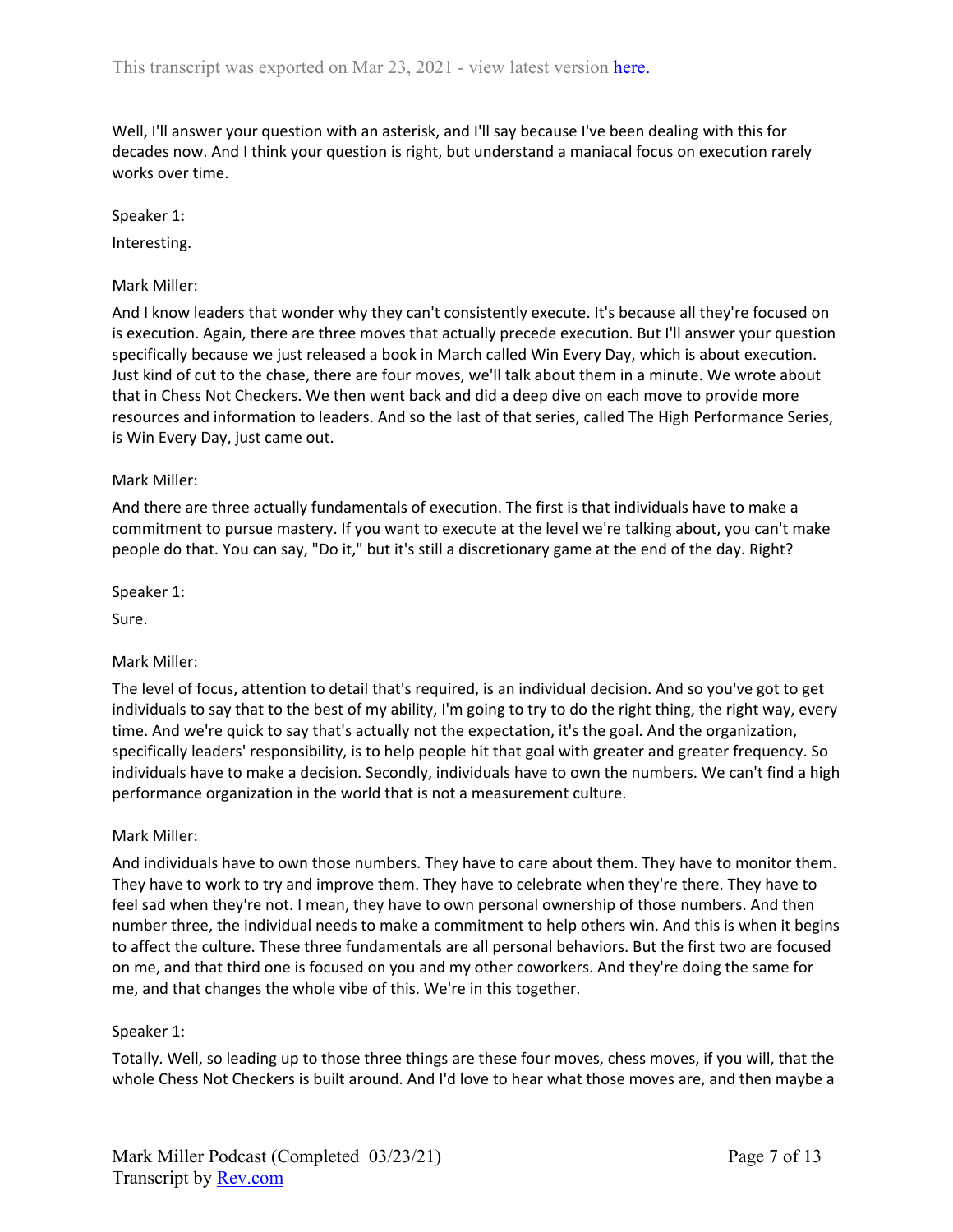little bit of an explanation of each one. I don't know if there's a story that comes to mind, or ways certain teams are making each of those moves.

#### Mark Miller:

Okay. Well, let me just give them to you real quick, explain them, and then we'll go wherever you want to go from there. And if your audience might visualize a pyramid, we've been experimenting for years on how to draw this. And this is the way that seems to help most people get it. And if you think at the base of the pyramid is the first move to bet on leadership. And we didn't always depict it that way, but again, we're looking at the four things that all high performance organizations have in common. They're all well led. They all focus on leadership. They all bet on leadership. We chose that language because it is a bet. And I'm assuming that many of your listeners have invested in an emerging leader and found out that he or she did not have the potential that you thought they might have. Or you invested in that leader and they left your organization, so you might say you lost that bet.

#### Mark Miller:

Our leaders said, "It's a bet you have to make." It's calculated, you're not willy nilly, bet the farm. But the best organizations, they are well led, and we can't really find any that aren't. So that's that foundation, and it's what enables you to do the other moves. See, a lot of people, back to the example of execution, if you can't execute well, one of the potential root causes is you're not well led, and you don't have sufficient leadership to sustain the whole process.

#### Mark Miller:

So the second move, again, moving up the pyramid, is high performance organizations act as one. They act as one. This is about alignment. Crazy levels of alignment in high performance organizations. Now some people listen to this, they're going to say, "Well, what are they aligned around?" This actually, this might qualify to answer your previous question. My biggest surprise is the answer varies from organization to organization.

Speaker 1:

Oh, really?

#### Mark Miller:

The power seems to be generated from the alignment more so than what you're actually aligned on. Now there are probably only six or eight things in the consideration set, but some are aligned around vision, some around mission, some around purpose, some around values, some around key strategies, so you can see they're different things. And some are aligned around a combination of those, but the fact that we are all aligned together is where the power, again, resides.

#### Speaker 1:

I mean, you can see it Biblically, you can see it even in sinfulness. Right? So you go to the Tower of Babel. Everybody's speaking the same language. They're all working toward the same goal. And it slipped by me forever, but God looks down from Heaven, and I guess he's talking to the angels. And he says, "If they all work together, nothing will be impossible for them." And they were not doing a good thing, so he scattered, and different tongues, and all that. And it kind of reminds me, tell me true or false, I've heard a leader that both of us have worked with in the past say, "People ask me all the time,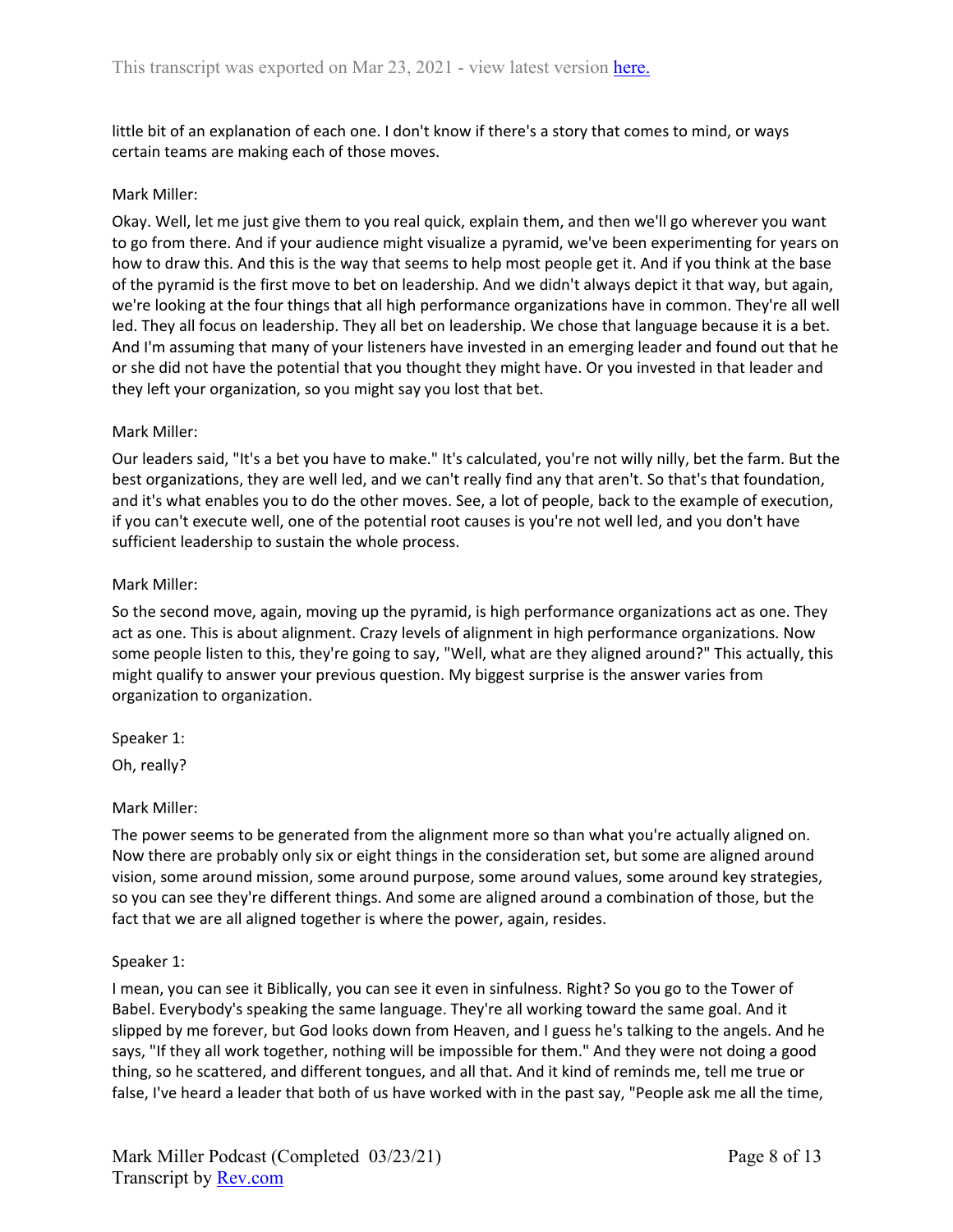'What's the best strategic plan for a church? You've studied them all. What's the best one?'" And my answer is, the one that everybody agrees to work on together. Doesn't matter.

#### Mark Miller:

Yeah. It's crazy. It's crazy how powerful alignment is, and it is so elusive. I mean, you think about, pull back a minute. How many high performance organizations can you name? And I bet, you're well traveled and well read, and you probably can't name 20. There aren't that many. Well, because it's really, really hard. And even some of this that sounds simple is hard, such as: How do you keep an organization aligned, particularly as it grows? And I believe alignment actually begins with selection. Who do you select? How do you orient? How do you onboard? How do you train? How do you recognize? How do you reinforce? Yeah. So it's really powerful, and for most organizations, it's elusive.

#### Mark Miller:

And if you want to try something fun, ask a leader about a time they were fully aligned, or at least closely aligned. And I've done this many times, and they light up, and they start telling you what it was like. And I say, "Well, how aligned are you today?" And they're [inaudible 00:27:13], it just goes ... I say, "Well, what happened?" And most of them will say, "I don't know," because back to the base. One of the things leaders are supposed to do, and not leader, because it's too big, see, I tell our leaders, "I hope you're going to lead something so big you can't do it by yourself, because if you do it by yourself, it's not much. I want you to have something that you need help with."

#### Mark Miller:

And so if an organization is struggling with alignment, the first place I go is to leadership. I mean, that's going to be a reoccurring thing. That's why it's the base of the pyramid. So bet on leadership, act as one. The third thing, the third move is they all win the heart, which is about engagement. It's about engagement. And we've tried to simplify that for people. There's a lot out there on engagement and a lot of good stuff on engagement, but much of it is academic. A lot of it is theoretical, and we've just said, "Engagement is how much someone cares." And how much they care is a direct reflection of leadership. You guessed it, leaders create the context, they create the environment. Every year, when Gallup produces their annual survey of the American workforce, and they'll say again this year, "70 plus percent of the American workers are disengaged at work."

#### Mark Miller:

Invariably, somebody is going to say, "What a sorry bunch of workers we have here in America." And I say that number is not an indictment on the workforce. That number is an indictment on the leaders.

#### Speaker 1:

That's good. That's good.

#### Mark Miller:

We create the context. We create the environment. And if people are well led, they're aligned, and they care, you're then positioned to excel at execution. That's the pinnacle. That's the pinnacle.

Speaker 1: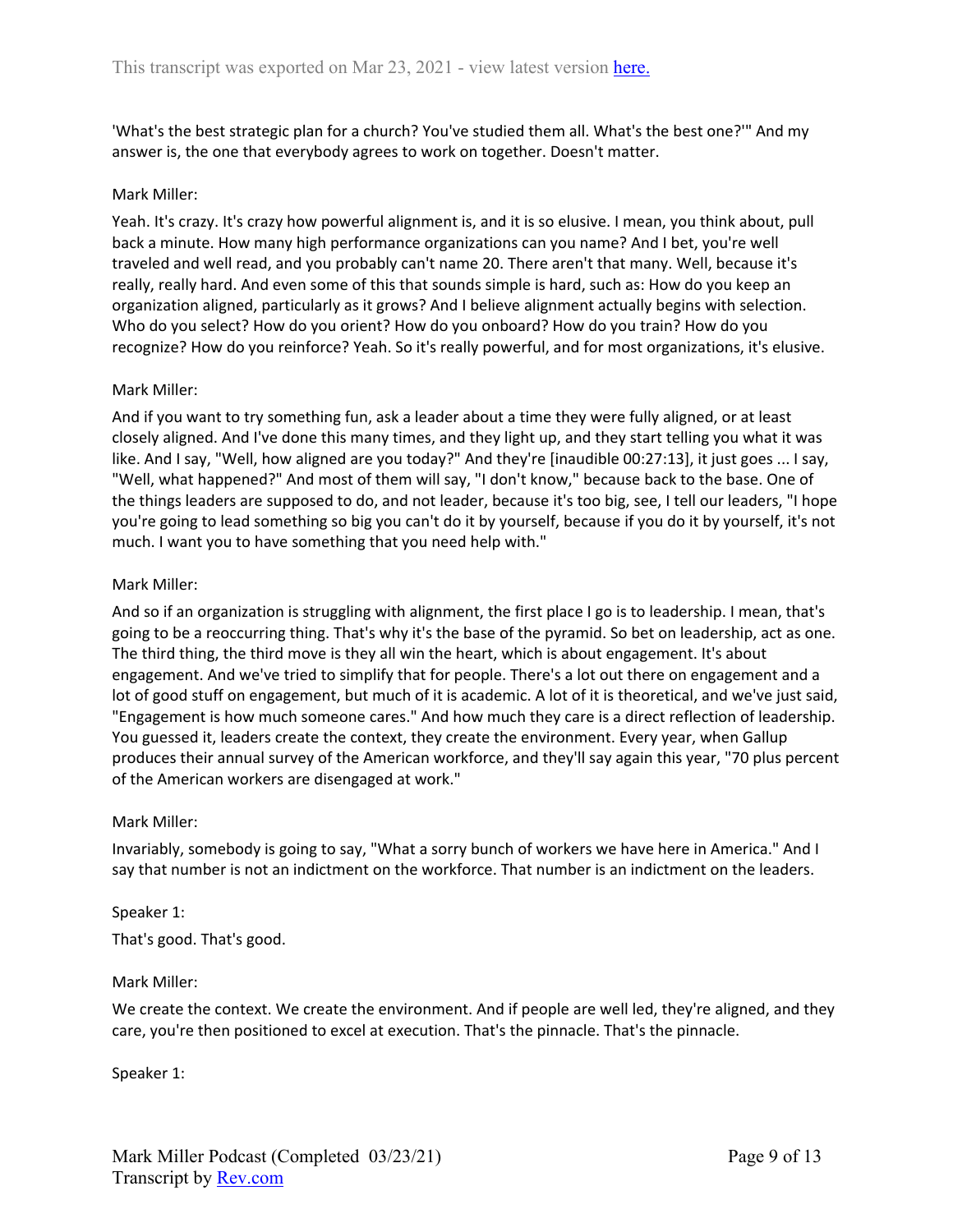Did you find a team? Or does a story come to mind where there was alignment, and then alignment went away, and then they recaptured it? I'd love to hear it.

Mark Miller:

All the time, all the time.

Speaker 1:

Because I think it's seasonal. Right? I mean, I'll tell you-

Mark Miller:

Well, it's not seasonal in the best organizations.

#### Speaker 1:

Okay. Well, I think back to when we started our company, that would be me and my dog and my wife, sort of. Right? We were pretty aligned then. It was a staff meeting of one.

#### Mark Miller:

Got it. Got it.

### Speaker 1:

Votes were unanimous. Everybody got along. You start adding people, and even communication. My friend, Tim Stevens, says, "I remember when we got to be a big enough staff that we had the upstairs people and the downstairs people. And we had to fight like crazy to stay aligned during that." So I'm thinking of that kind of thing, like an organization grows, or gets more complex, and alignment wobbles. Where have you seen that happen? And how does it get recaptured?

## Mark Miller:

Well, I see it all the time. And what I'm encouraging leaders is, okay, when you say wobble, let's say you've got some new people, and something happened and you didn't get to do orientation, that's wobble. What I'm saying is I see organizations lose it because you'll focus on other things. You'll focus on other priorities. The person that does onboarding retires and you don't replace them. You figure, just let somebody shadow with somebody else. And the best leaders are constantly trying to keep their organizations aligned. And yes, it may wobble. But you don't let it go far. Right? You think about your car. If it gets out of alignment, you can still drive it, but you're tearing up your tires. Right?

Speaker 1:

Yeah.

## Mark Miller:

And there's some safety implications, and you actually need to get that fixed. So that's why we're saying this high performance organization model, for lack of a better term, this strategy with four parts, its leaders are responsible to bet on future leaders. Leaders are responsible to ensure alignment. Leaders are responsible to create the context and environment where people are engaged. And leaders are responsible to ensure that the organization is focused on execution. So it's a never ending challenge,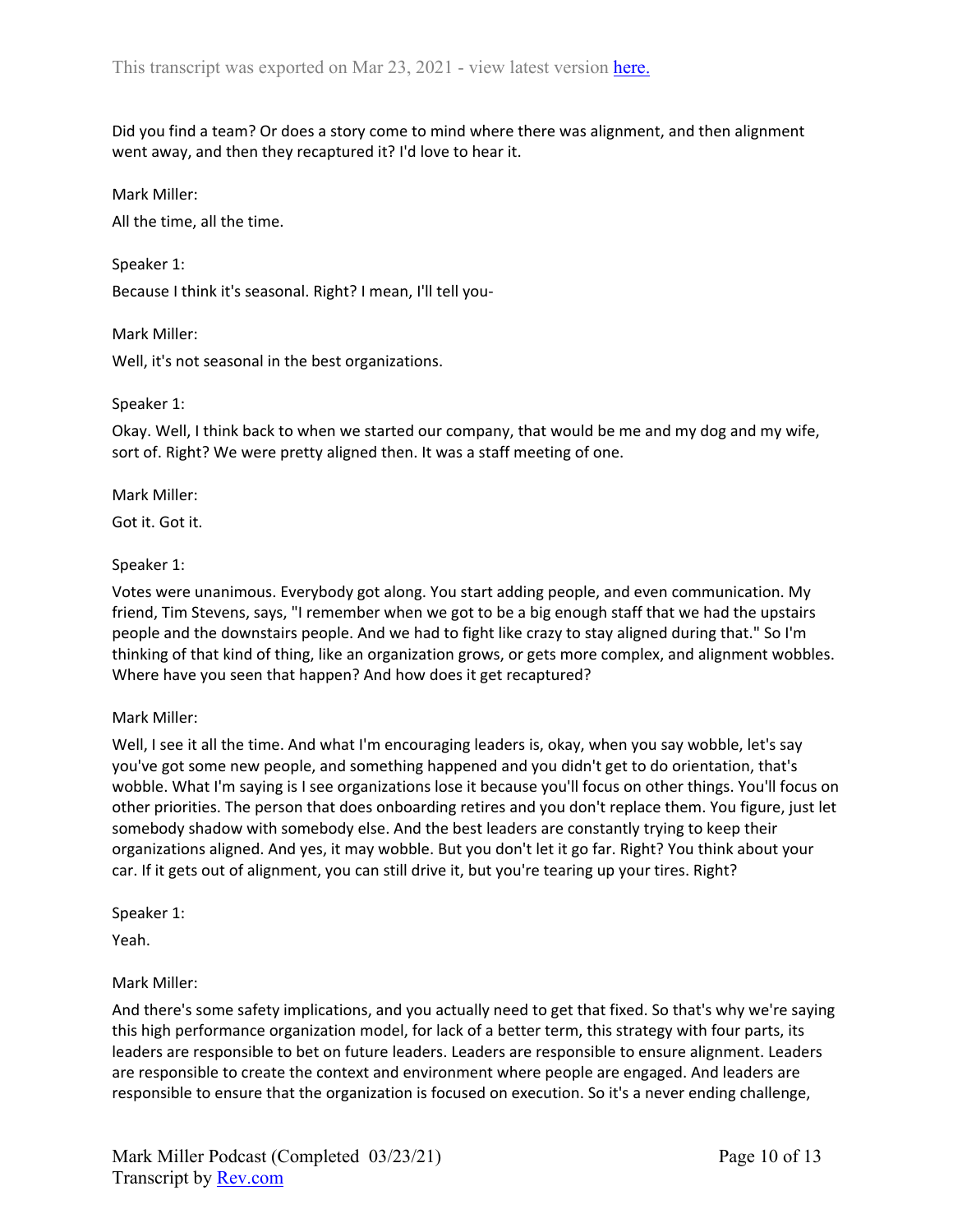and the leaders that take their eye off the ball, they sub-optimize. They don't live up to their full potential, and then you've got to go back and say, "What went wrong?" And it's all fixable. I mean, there are dozens of organizations, thousands of organizations that have had alignment for a moment. But what I don't want to happen in an organization is you're constantly out, and you're in for a week, and then you're out. Or you're in for a month, and you're out, because that's not alignment. That's just chance.

### Speaker 1:

Well, okay, let's go realtime for a minute then. What advice would you give? We've got a lot of teams that have had to make the move to remote work. Right? And some industries, remote work is fine. Others, it doesn't work very well at all. But I think on the whole, we were made to be together. Being alone is actually the first thing God says is bad in his first cross words in the Bible. It's not good that people be left alone. So as leaders are trying to lead their teams virtually, have you seen anything that helps alignment? Where should I as a leader of my team focus my efforts now that we're having to do a lot of work virtually?

#### Mark Miller:

Well, to keep it at the principle level, I will say focused, frequent, authentic communications. And I think people, I heard Andy Stanley do a message years and years ago that stuck with me, and he said that people really do want certainty, but they'll settle for clarity. And I think in these uncertain times, we have got to provide clarity because people will make up their own stories, and that won't be helpful, healthy, or productive. Oh, and by the way, the stuff they make up is probably not going to be true. And so we have really, I'm not saying we have navigated this perfectly, but our senior leaders, they have stepped up communication. They've always worked to be authentic. And we're telling people where we have clarity, rarely do we have certainty, in any context as a leader, but certainly, in this environment.

#### Mark Miller:

And so even things such as: When are we going to reopen our dining rooms? We don't know that. So that's what we're saying, but then we're saying, "To give you a little certainty, lowercase c, we'll give you 90 days notice, so that you can prepare." But we don't know when we're going to open our dining rooms. And so I think those are the kind of messages ... I don't know what else we do. I'm just thankful that it's a season. And I think if we've got the right mindset, we will learn so much. That is a question that we've been asking, I would argue, we probably didn't start asking it in the first 30 days because we were like everybody else. But shortly thereafter, we have continued time and time and time again. What are you learning? What are you learning? We do not want to waste a pandemic.

#### Speaker 1:

No.

Mark Miller: What are you learning? What are you learning?

Speaker 1:

Yeah. That's so good.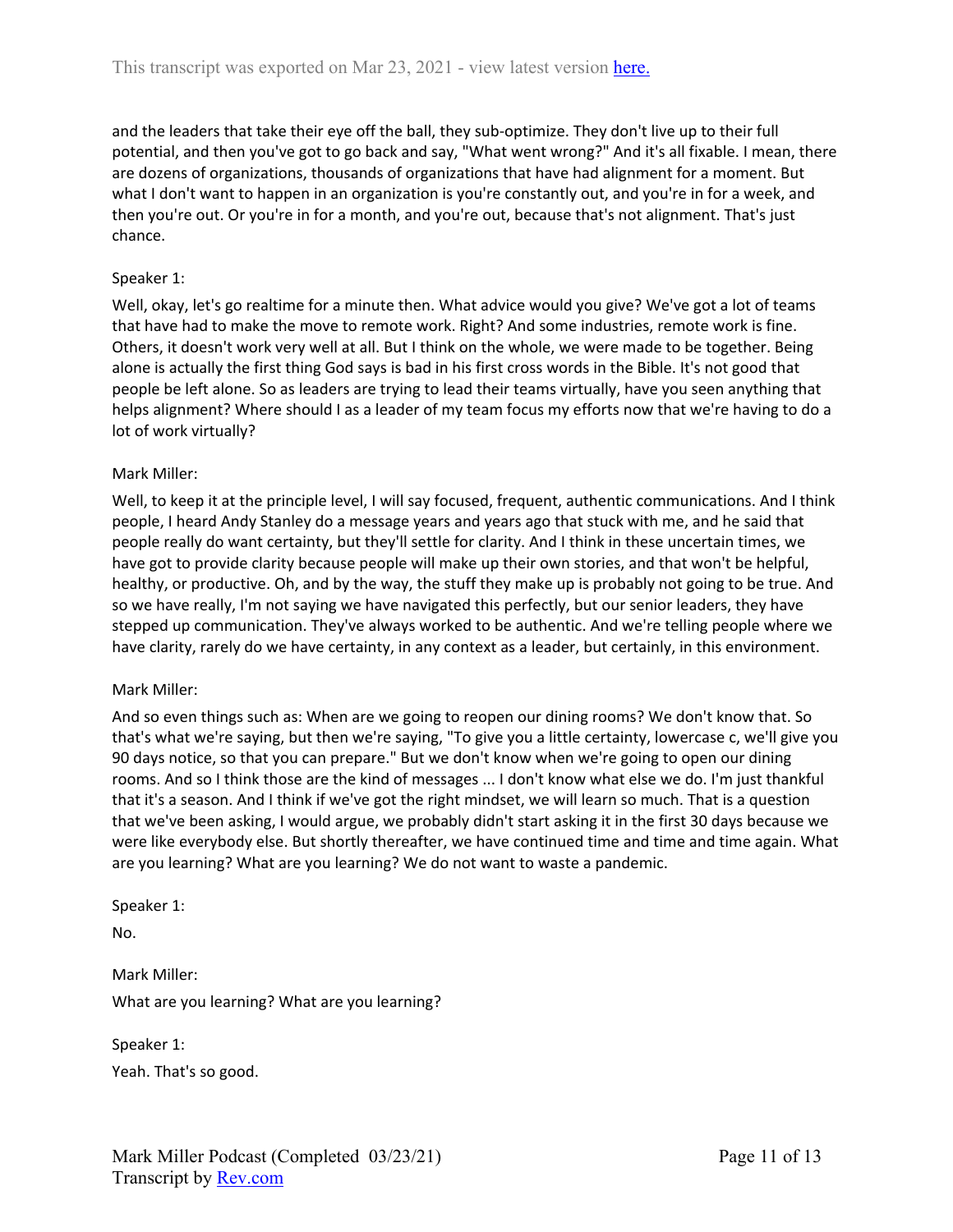## Mark Miller:

And I think we can learn a lot. I think we are.

## Speaker 1:

Yeah. And it is a season. I did a little study of pandemics recently, and I found there's only one thing that all of them have in common. They all end. Only thing that's in common out of all of them.

## Mark Miller:

Well, that's good news. That's good news.

## Speaker 1:

Don't know when, can't tell you when. I'd like to have 90 days notice.

# Mark Miller:

I know. So let me give you a quick illustration, and hopefully, this'll bring this home for people.

Speaker 1:

Sure.

# Mark Miller:

I mentioned at the beginning that some leaders really have a bias towards execution. I might argue, most good leaders have a bias for execution because leaders, we enjoy progress, we enjoy getting things done. We enjoy helping those around us accomplish what they might not have accomplished without our involvement. That's all good. But I literally had a leader, I was unpacking these four, it was one of the very first times. This was years ago, one of the very first times I had shared this. And when I got to execution, he said, "Now you're talking." He said, "I don't care about all that other crap." And he said, "I'm just going to focus on execution." And I said, "Well, good luck with that." I said, "Where do you think the gymnast gets the height, the momentum, and the energy to stick the landing? I mean, you're saying you just want to do the landing. It's the routine that precedes the dismount." Leadership, alignment and engagement is the routine that precedes the dismount. Really hard to do the dismount well, consistently, without the height, the energy, and the momentum.

Speaker 1:

That's good.

## Mark Miller:

And so these are the four moves of all high performance organizations.

## Speaker 1:

That does bring it home. Well, I thank you so much. It's a busy time for you guys. It's a busy time. And you've made a lot of time for us today. I think it's probably helped a lot of people. The book again, Chess Not Checkers, and you'll find there's a whole series that falls out of that, and we'll put in the show notes, links to all those things and ways you can read more about Mark. If you're not a part of the mail list for the show notes, just go to vandernews.com, and you'll be able to see ... Excuse me. If you're not part of